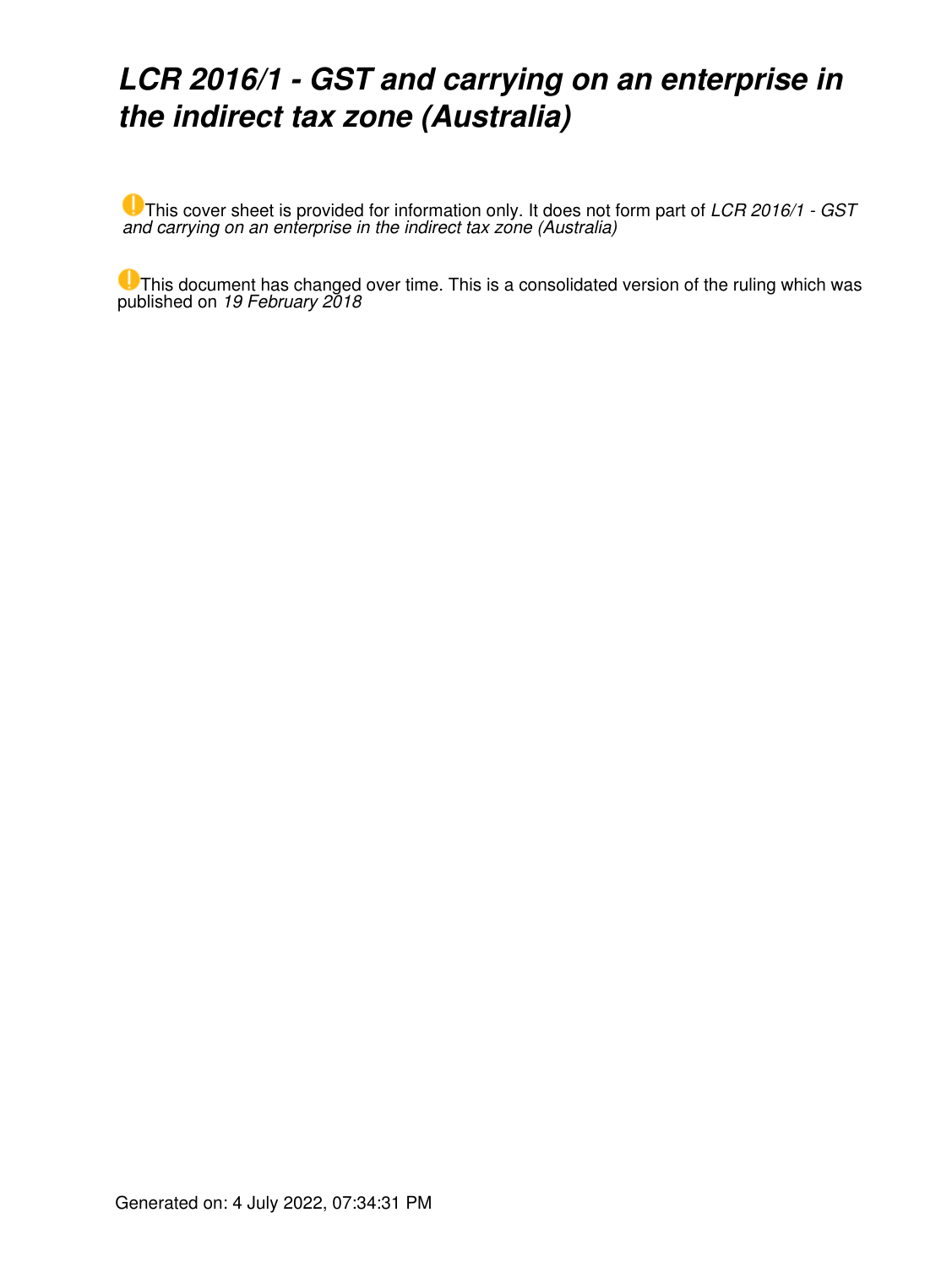

Status: **legally binding**

# **GST and carrying on an enterprise in the indirect tax zone (Australia)**

## **Relying on this Ruling**

This publication is a public ruling for the purposes of the *Taxation Administration Act 1953.*

This Law Companion Ruling describes how the Commissioner will apply the law in the *[Tax and Superannuation Laws Amendment \(2016 Measures No.](https://www.ato.gov.au/law/view/document?DocID=PAC/20160052/atotoc) 1) Act 2016*. If you rely on this Ruling in good faith you will not have to pay any underpaid tax, penalties or interest in respect of matters it covers if it does not correctly state how a relevant provision applies to you.

| <b>Table of Contents</b>                                                                        | Paragraph  |
|-------------------------------------------------------------------------------------------------|------------|
| What this Ruling is about                                                                       | 1          |
| Early engagement                                                                                | 6          |
| Outline of the law                                                                              | 8          |
| Date of effect                                                                                  | <b>11A</b> |
| Section 9-27 of the GST Act                                                                     | 16         |
| Specific issues for guidance                                                                    | 22         |
| When is an enterprise carried on in Australia?                                                  | 23         |
| What is the indirect tax zone?                                                                  | 25         |
| Which individuals can carry on an enterprise in Australia?                                      | 28         |
| Example 1 – Employees of subcontractors – no GST enterprise presence                            | 33         |
| When is an enterprise carried on in a fixed place?                                              | 37         |
| Example 2 – Enterprise carried on in a fixed place                                              | 40         |
| Example 3 – Enterprise not carried on in a fixed place                                          | 44         |
| The 183 day rule                                                                                | 46         |
| When is an enterprise carried on for more than 183 days in a 12 month<br>period?                | 48         |
| Example 4 – Actual days enterprise carried on exceeds 183 days                                  | 51         |
| When is an enterprise intended to be carried on for more than 183 days<br>in a 12 month period? | 57         |
| Example 5 – Intended days that enterprise to be carried on exceeds<br>183 days                  | 63         |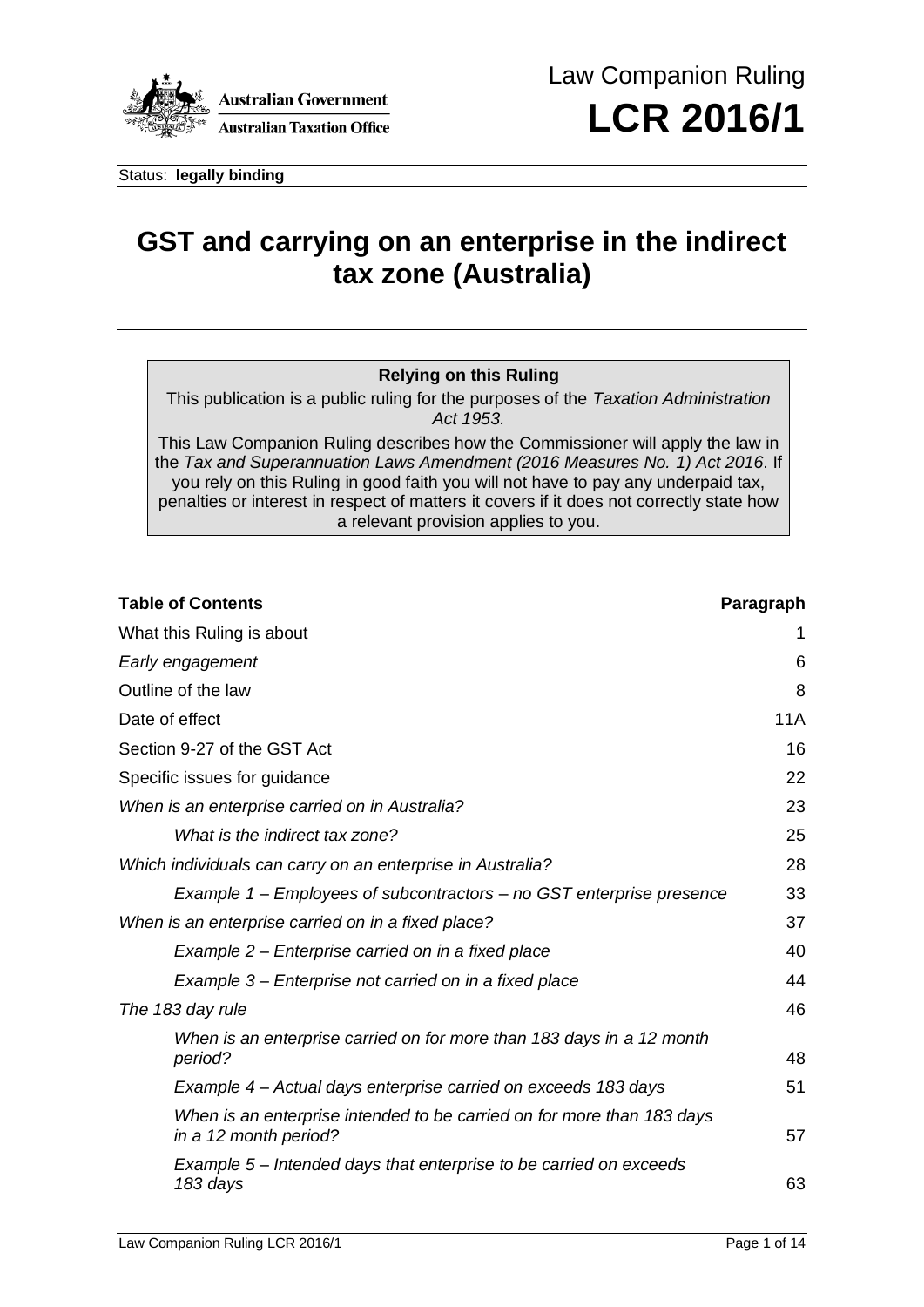| Example 6 – Change in intention about whether enterprise to be carried<br>on for more than 183 days | 65 |
|-----------------------------------------------------------------------------------------------------|----|
| Example 7 – Intention to carry on an enterprise for more than 183 days<br>in more than one place    | 69 |
| Consequences of carrying on an enterprise in Australia                                              | 74 |
| <b>GST</b> registration                                                                             | 74 |
| Example 8 – GST registration                                                                        | 77 |
| Example 9 – GST turnover calculation for entities with no GST enterprise<br>presence                | 81 |
| Supplies not connected with Australia                                                               | 84 |
| Agreements with resident agents                                                                     | 88 |
| Example 10 - GST liabilities and supplies through resident agents                                   | 92 |
| Voluntary reverse charge arrangements                                                               | 96 |
| Example 11 - Voluntary reverse charge arrangements                                                  | 99 |
|                                                                                                     |    |

#### **What this Ruling is about**

1. This Ruling discusses:

- a test in the Tax and Superannuation Laws Amendment (2016 Measures No. 1) Act 2016<sup>1</sup> (the Amending Act) for when an enterprise of an entity is carried on in the *indirect tax zone*<sup>2</sup> (Australia)
- specific issues in applying this test to non-resident entities, and
- some of the consequences of satisfying this test, for example, registration.

2. This Ruling does not discuss when a payer is required to withhold from a payment it makes to a supplier under Australia's ABN withholding rules. Under that legislation, the phrase 'in the course or furtherance of an enterprise carried on in Australia' is used but is defined differently to the similar term that is discussed in this Ruling.<sup>3</sup>

3. The test for when an *enterprise of an entity is carried on in Australia*<sup>4</sup> appears in section 9-27. This test is used in the GST Act in a variety of ways, and may affect the extent to which an entity is accountable for GST on supplies or acquisitions.

4. Generally, the types of supplies that are affected by the test are things other than goods or real property (for example, legal or accounting services, or supplies of digital products). The test is applicable to all types of entities.

5. Applying the test in section 9-27 to a non-resident, has two main outcomes:

• where the non-resident entity has a GST enterprise presence, the entity will be treated in the same way as a domestic entity, and

<sup>1</sup> All legislative references are to the *A New Tax System (Goods and Services Tax) Act 1999* (GST Act) as amended by the *Tax and Superannuation Laws Amendment (2016 Measures No. 1) Act 2016* (Amending Act), unless context otherwise dictates.

<sup>2</sup> In general terms, the 'indirect tax zone' is the area that Australia's GST applies to, and will be referred to as 'Australia' in this document, except where explained in detail at paragraphs 25 to 27 of this Ruling.

<sup>3</sup> For further guidance refer to Taxation Ruling TR 2002/9 *Income tax: withholding from payments where recipient does not quote ABN*.

<sup>4</sup> Where appropriate, we shorten *enterprise of an entity that is carried on in Australia* by referring to this as the entity's 'GST enterprise presence', or, where more appropriate, 'enterprise presence'.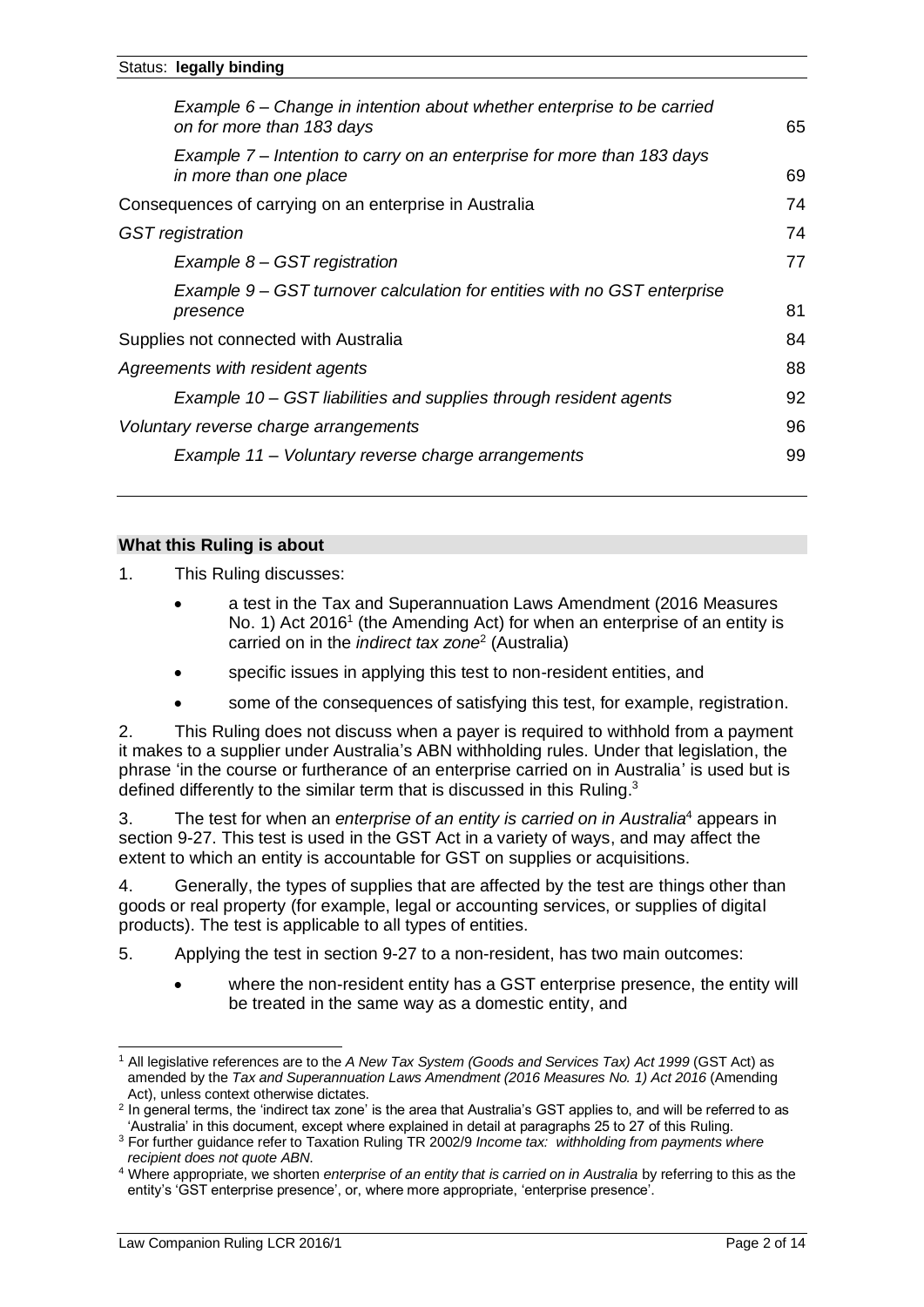• where they do not have a GST enterprise presence, then a non-resident will generally only be subject to GST on supplies to unregistered entities in Australia. 5

#### **Early engagement**

6. We would like to work closely with anyone likely to be affected by the amendments to the GST Act to provide greater certainty on the operation of the law.

7. If, after considering the new law in conjunction with this Ruling, you think that you may need to register for GST, we are available to answer any queries and discuss your circumstances. The key point of contact, should you wish to discuss further, is [AustraliaGST@ato.gov.au.](mailto:AustraliaGST@ato.gov.au)

#### **Outline of the law**

8. The Amending Act changes how GST applies to cross-border supplies involving non-resident entities. The changes in the Amending Act are divided into two parts – business-to-consumer supplies in Schedule 1, and business-to-business supplies in Schedule 2.

9. Schedule 1 predominantly impacts supplies of digital products and services that may not currently fall within the scope of the GST Act.

10. Schedule 2 makes other cross-border supplies between businesses GST-free or no longer connected with Australia. This means that the non-resident supplier will not need to account for GST on those supplies, and the obligation to account for GST on these supplies may instead fall to the recipient.

11. Schedule 2 also replaces the previous test in the GST Act for when an enterprise of an entity is carried on in Australia by repealing subsection 9-25(6) and inserting section 9-27. This Ruling mainly focuses on the test in section 9-27. It also briefly considers other changes to the GST Act in Schedule 1 and the other changes in Schedule 2.

#### **Date of effect**

11A This Ruling is a public ruling with effect from 5 May 2016, having regard to the application dates set out in the Amending Act.

12. The application dates for the changes to the GST Act under Schedules 1 and 2 of the Amending Act are not the same.

13. Schedule 1 of the Amending Act<sup>5A</sup> (predominantly about imposing GST on digital supplies and services) applies in working out net amounts for tax periods starting on or after 1 July 2017.

14. Schedule 2 of the Amending  $Act^{5B}$  (which includes the amendment to the test for carrying on an enterprise in Australia) applies in working out net amounts for tax periods starting on or after 1 October 2016.

15. Both Schedules 1 and 2 application dates are subject to transition rules:

• Schedule 1 has special transitional rules for supplies made on a progressive or periodic basis.<sup>6</sup>

<sup>5</sup> This includes individuals that do not carry on an enterprise, as well as enterprises that are unregistered.

<sup>5</sup>A *Tax and Superannuation Laws Amendment (2016 Measures No. 1) Act 2016*.

<sup>5</sup>B *Tax and Superannuation Laws Amendment (2016 Measures No. 1) Act 2016*.

<sup>6</sup> Refer item 39 of Part 3 of Schedule 1 to the Amending Act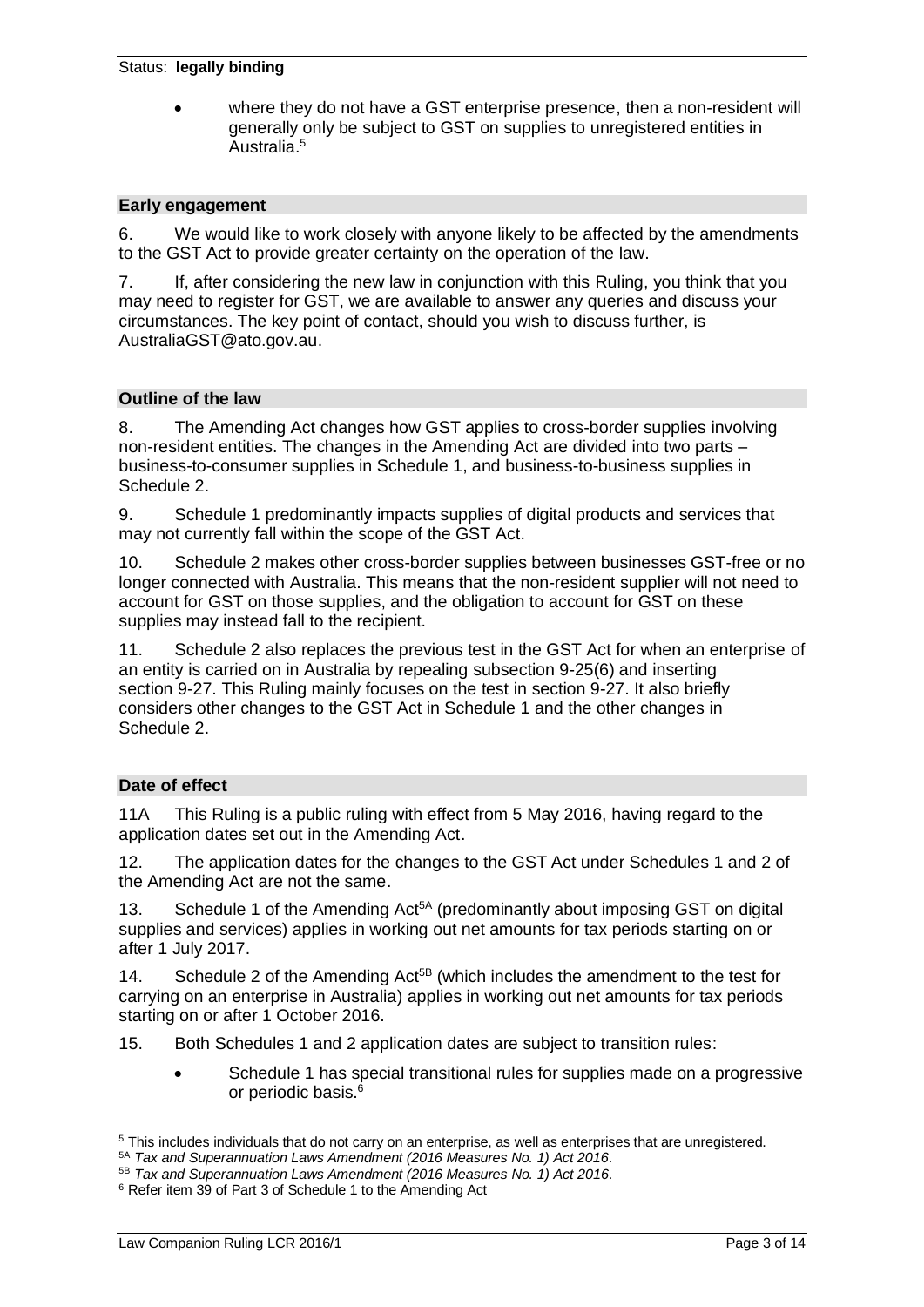• Schedule 2 prevents the amendments applying to certain agreements entered into prior to the commencement of the Amending Act.<sup>7</sup>

## **Section 9-27 of the GST Act**

16. Previously, an enterprise was carried on in Australia if it met the test in subsection 9-25(6). This used a modified version of the income tax definition of 'permanent establishment' in subsection 6(1) of the *Income Tax Assessment Act 1936* (ITAA 1936). Section 9-27 introduces a test tailored for consumption tax that retains elements of the ITAA 1936 definition while removing aspects considered less relevant for a consumption tax.

17. Under section 9-27, an entity has a GST enterprise presence if the enterprise is carried on by one or more specified individuals that are in Australia, and:

- the enterprise is carried on through a fixed place in Australia
- the enterprise has been carried on through one or more places in Australia for more than 183 days in a 12 month period, or
- the entity intends to carry on the enterprise through one or more places in Australia for more than 183 days in a 12 month period.

18. There are a number of consequences for an entity with a GST enterprise presence. For example, the entity should note that:

- the supplies it makes through that enterprise presence are connected with Australia under paragraph 9-25(5)(b)
- those supplies may count towards the GST registration threshold, so the entity may be required to register for GST, and
- acquisitions it makes from a non-resident entity without a GST enterprise presence may be subject to reverse charge under section 84-5.

19. The entity may need to review any existing arrangements it has with resident agents (as the GST liability on a supply through a GST enterprise presence must be imposed on the non-resident principal instead of the resident agent).<sup>8</sup> However, where the requirements of section 57-7 are met, the resident agent will remain liable for GST.

20. Finally, an entity that no longer carries on an enterprise in Australia because of the change from the previous test described in paragraph 11 of this Ruling will be entitled to enter into voluntary reverse charge agreements for supplies of goods or real property, if the other conditions in Division 83 are met. These entities will not have previously been entitled to enter into a voluntary reverse charge agreement because supplies made through a GST enterprise presence could not be subject to these voluntary reverse charge agreements.

21. The consequences mentioned in paragraphs 19 to 21 of this Ruling are discussed in more detail in paragraphs 74 to 100 of this Ruling.

## **Specific issues for guidance**

22. The following paragraphs deal with the requirements for an entity to establish that they have a GST enterprise presence. These are that the enterprise must be carried on:

• in Australia (that is, in the indirect tax zone, see paragraphs 25 to 27 of this Ruling)

<sup>7</sup> Refer item 27 of Part 5 of Schedule 2 to the Amending Act.

<sup>&</sup>lt;sup>8</sup> Refer paragraph 57-5(3)(b) and paragraphs 88 to 91 of this Ruling.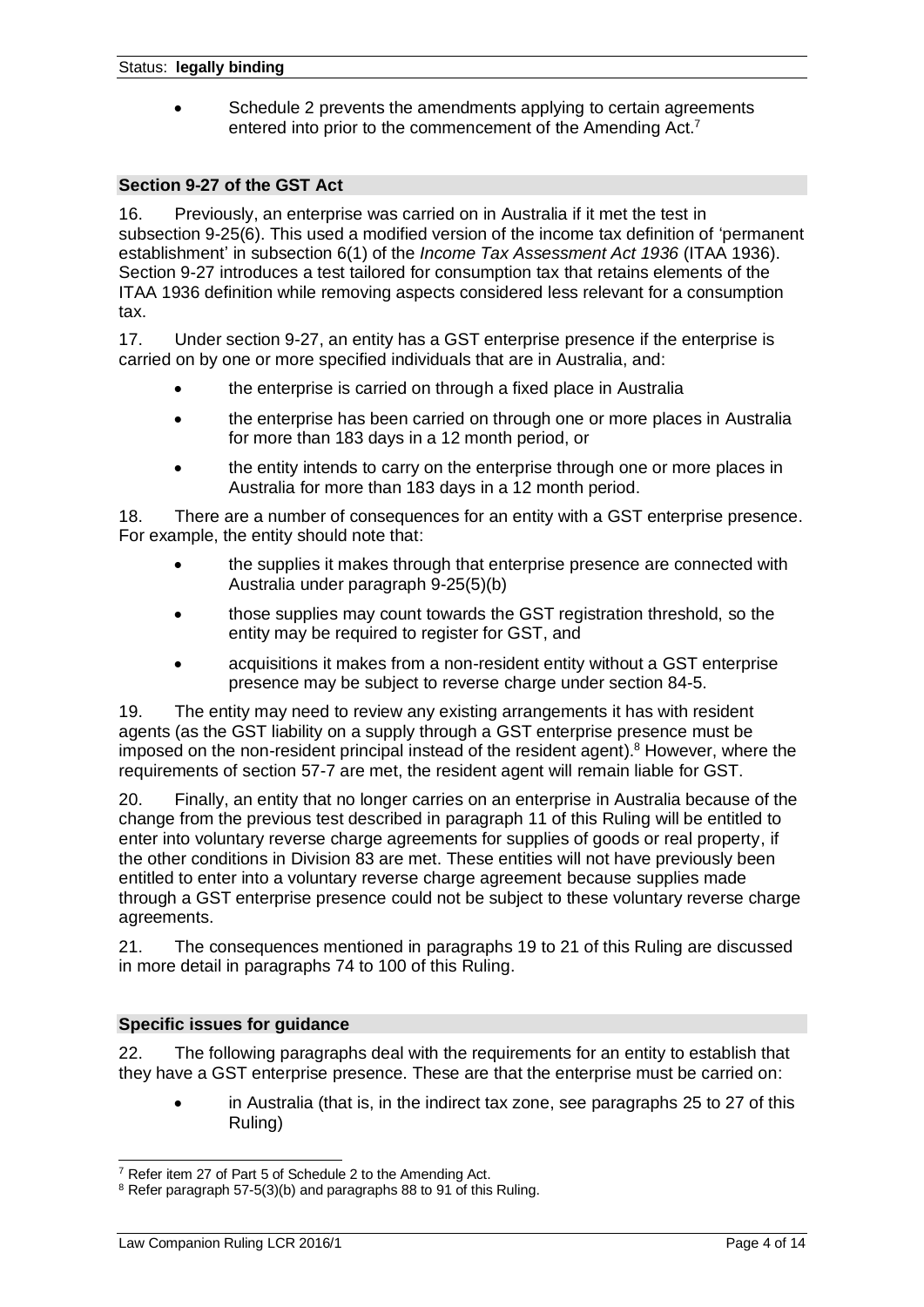- by one or more *relevant individuals* (see paragraphs 28 to 36 of this Ruling)
- in a *fixed place* (see paragraphs 37 to 46 of this Ruling), or
- in one or more places for 183 days or more, or the entity must intend to carry it on for 183 days or more (see paragraphs 46 to 73 of this Ruling).

## *When is an enterprise carried on in Australia?*

23. The first requirement for an enterprise to be carried on in Australia is that one or more individuals are in Australia. There are various additional requirements, which are discussed in paragraphs 28 to 73 of this Ruling.

24. The location of an entity's employees, officers or agents is an important consideration for section 9-27. A non-resident entity that locates its employees, officers or agents outside Australia does not have a GST enterprise presence. Therefore, any GST obligations of the non-resident for supplies of intangibles will generally be limited to supplies made to unregistered entities in Australia.<sup>9</sup>

### *What is the indirect tax zone?*

25. Under the test in section 9-27, entities need to consider whether they make supplies through an enterprise carried on in the 'indirect tax zone' and, consequently, whether they need to register for GST.

26. The 'indirect tax zone' includes all land territory of Australia (except external Territories), the coastal sea and the installations described in section 5C of the *Customs Act 1901*. Typically, the installations referred to in section 5C are oil drilling rigs and similar mining exploration installations attached to the Australian seabed.<sup>10</sup>

- 27. The external Territories that are not in the 'indirect tax zone' are:
	- Christmas Island
	- Cocos (Keeling) Islands
	- Territory of Ashmore and Cartier Islands
	- Norfolk Island
	- Heard Island, and
	- McDonald Islands.

### *Which individuals can carry on an enterprise in Australia?*

- 28. The individuals who can carry on an enterprise are  $11$ :
	- $i$ f the entity is an individual  $-$  that individual
	- an employee or officer of the entity, or
	- an individual who is, or is employed by, an agent of the entity that
		- has, and habitually exercises, authority to conclude contracts on behalf of the entity, and

<sup>&</sup>lt;sup>9</sup> This includes individuals that do not carry on an enterprise, as well as enterprises that are unregistered.

<sup>&</sup>lt;sup>10</sup> This paragraph describes the practical outcome of the definition of 'indirect tax zone' under section 195-1 of the GST Act.

<sup>11</sup> Subsection 9-27(3).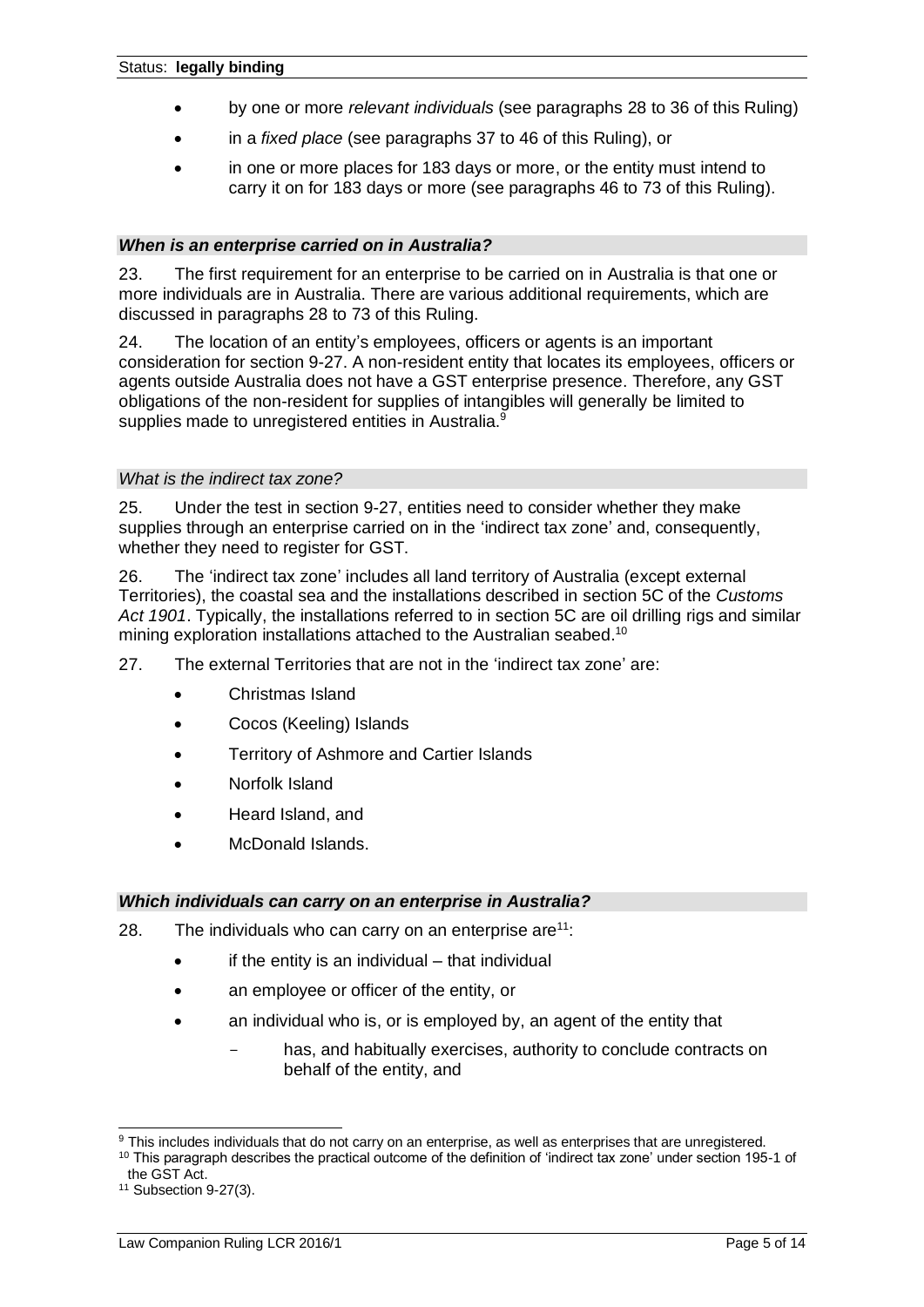is not a broker, general commission agent or other agent of independent status that is acting in the ordinary course of the agent's business as such an agent.

29. Section 9-27 applies only to agents that are dependent agents who have, and habitually exercise, authority to conclude contracts on behalf of their principal. It also applies to employees of those dependent agents.

30. The terms 'employee' and 'agent' are not defined in the GST Act and take their ordinary meaning, subject to context and applicable rules of statutory interpretation.<sup>12</sup>

31. The definition of 'officer' is, however, contained in the *Corporations Act 2001* and includes directors and secretaries of the corporation.<sup>13</sup>

32. Where one or more relevant individuals are in Australia carrying on an enterprise of the entity, paragraph 9-27(1)(a) is satisfied.

### *Example 1 – Employees of subcontractors – no GST enterprise presence*

33. *GlobalBuild, a non-resident entity, enters into a contract to provide architectural services to AusCo which is located in Australia.*

34. *GlobalBuild does not have any employees in Australia and subcontracts the work to SydneyBuild, a company that is not a labour hire firm. SydneyBuild allocates its Sydney-based employees to AusCo's project.*

35. *There is no agency relationship between GlobalBuild and SydneyBuild (or any of its employees). The employees of SydneyBuild are not relevant in determining whether GlobalBuild is carrying on an enterprise in Australia. As a result, GlobalBuild does not satisfy the first part of the GST enterprise presence test given no individuals are located in Australia who carry on its enterprise.*

36. The next issue is whether the enterprise is carried on through a *fixed place* in Australia, or is carried on, or intended to be carried on, for more than 183 days in a 12 month period, through one or more places in Australia.

### *When is an enterprise carried on in a fixed place?*

37. One of the factors that may determine whether an entity has a GST enterprise presence is whether the enterprise is carried on through a 'fixed place'.<sup>14</sup> The term 'fixed place' is not defined in the GST Act. Given the context of the Tax and Superannuation Laws Amendment (2016 Measures No. 1) Bill 2016 (the Bill), it is interpreted consistently with the term 'fixed place' in the permanent establishment articles in Australia's tax treaties and the similar term used in the definition of 'permanent establishment' in subsection 6(1) of the ITAA 1936, as explained in TR 2002/5.<sup>15</sup>

38. Applying that interpretation, the place must have an element of permanence, both geographic and temporal.<sup>16</sup> The term 'fixed' requires a stable or continual connection

 $12$  An explanation of the ordinary meaning of 'employee' is contained within Superannuation Guarantee Ruling SGR 2005/1 *Superannuation guarantee: who is an employee?* An explanation of the general law of agency can be found in Goods and Services Tax Ruling GSTR 2000/37 *Goods and services tax: agency relationships and the application of the law.*

<sup>13</sup> Section 9 of the *Corporations Act 2001.*

<sup>&</sup>lt;sup>14</sup> Refer subparagraph  $9-27(1)(b)(i)$ .

<sup>15</sup> Taxation Ruling TR 2002/5 *Income tax: Permanent establishment – What is 'a place at or through which [a] person carries on any business' in the definition of permanent establishment in subsection 6(1) of the Income Tax Assessment Act 1936?*

<sup>16</sup> Refer paragraphs 9 and 30 to 32 of TR 2002/5.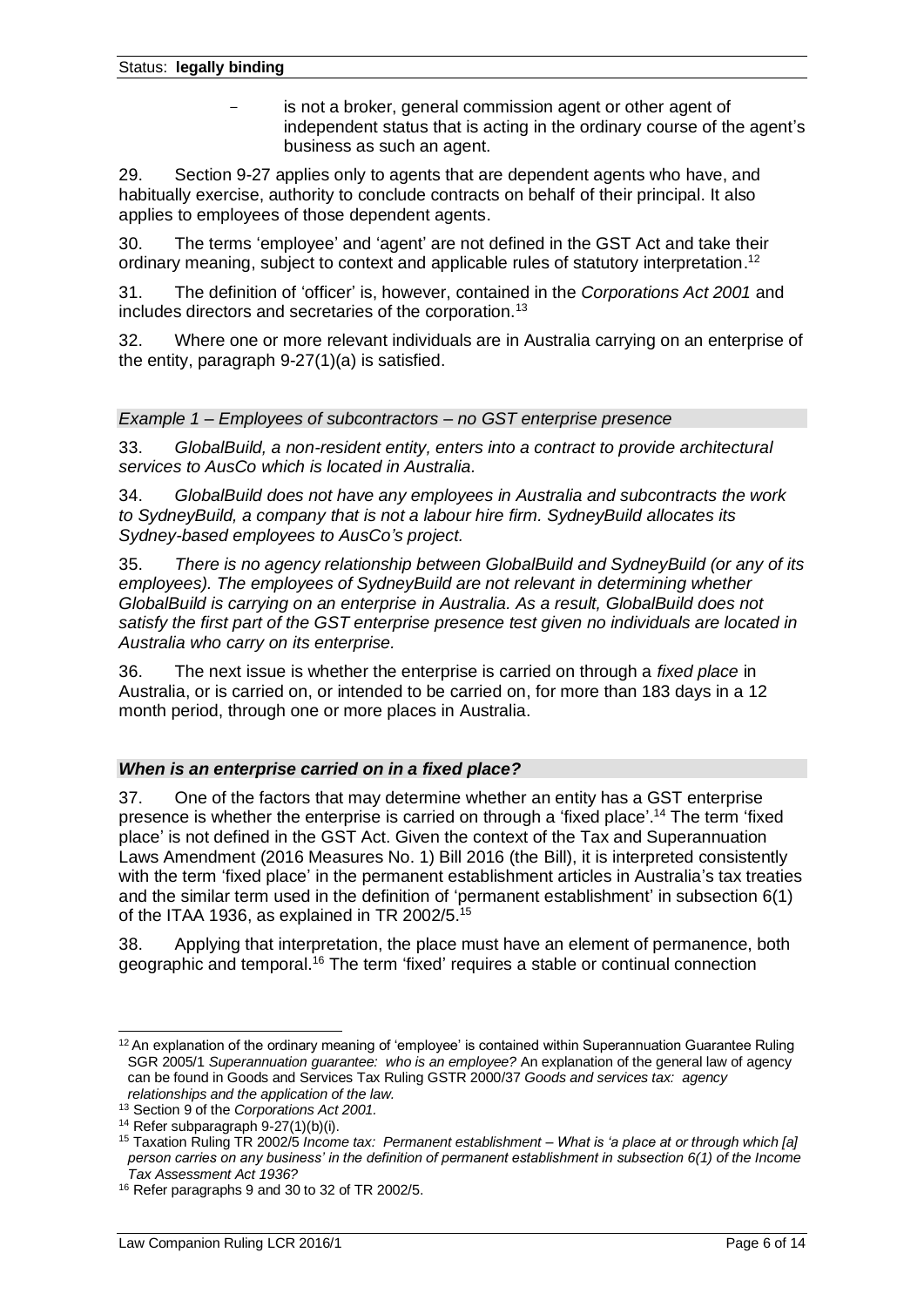between the enterprise and the place that is more than temporary or transitory in nature. However, the term 'fixed' does not imply 'everlasting or forever'.<sup>17</sup>

39. Given the role of the 183 day rule<sup>17A</sup>, the importance of the 'fixed place' test is most relevant to circumstances where an enterprise operates from a 'fixed place' for 183 days or less. The *OECD Commentary on the Model Tax Convention* and ATO rulings mention that there can be circumstances in which a period of less than six months is sufficient to lead to the conclusion that temporal permanence exists. Where the period in Australia is less than six months, there may still be temporal permanence where the connection with Australia is very strong. For example, the enterprise returns to a particular location in Australia on an on-going and regular basis, but for a short period each time.<sup>18</sup> In such cases of recurring activity, each period of time during which the place is used needs to be considered in combination with the number of times during which that place is used (which may extend over a number of years). 19

## *Example 2 – Enterprise carried on in a fixed place*

40. *A non-resident enterprise has seasonal access to a ski resort in Australia over a five year period. The ski resort is used by the enterprise for four months each year to run a ski school.*

41. *As skiing is a seasonal sport, the enterprise employs instructors to be based at the ski resort in Australia for four months each year.*

42. *The recurring nature of the activities, where skiing lessons are provided during four months of each year for a five year period, at the same ski resort, supports both a geographic and temporal permanence.*

43. *Therefore, the non-resident's enterprise of providing skiing lessons is carried on through a fixed place in Australia.*

### *Example 3 – Enterprise not carried on in a fixed place*

44. *Neil is a professional golfer and a resident of Namibia. He visits Australia to compete in an Australian golf tournament. The event is played at a prominent course in a major Australian city and takes four days. Neil is in Australia for a total of two weeks (including practice days and rest days). The question is whether the golf course is a fixed place through which Neil carries on his enterprise.*

45. *For the golf course to be a fixed place through which Neil carries on his enterprise, his activities as a professional golfer in Australia would need to be both geographically and temporally permanent. While Neil plays at a single location, and the course itself is geographically permanent, he plays at the course for only seven days (including practice days). As a result, sufficient temporal permanence does not exist and the golf course is therefore not a fixed place through which Neil carries on his enterprise in Australia.*

### *The 183 day rule*

46. If the enterprise is carried on by one or more individuals in Australia and is carried on, or intended to be carried on, for more than 183 days in a 12 month period, through one or more places in Australia, a GST enterprise presence will exist. This is referred to as the '183 day rule'.

<sup>&</sup>lt;sup>17</sup> Paragraph 2.37 of the Explanatory Memorandum to the Bill.

<sup>17</sup>A Refer paragraph 49 of this Ruling.

<sup>18</sup> Refer paragraphs 33 and 34 of TR 2002/5 and paragraphs 6 to 6.3 of the *OECD Model Commentary on Article 5*.

<sup>19</sup> Paragraph 6 of the *OECD Model Commentary on Article 5*.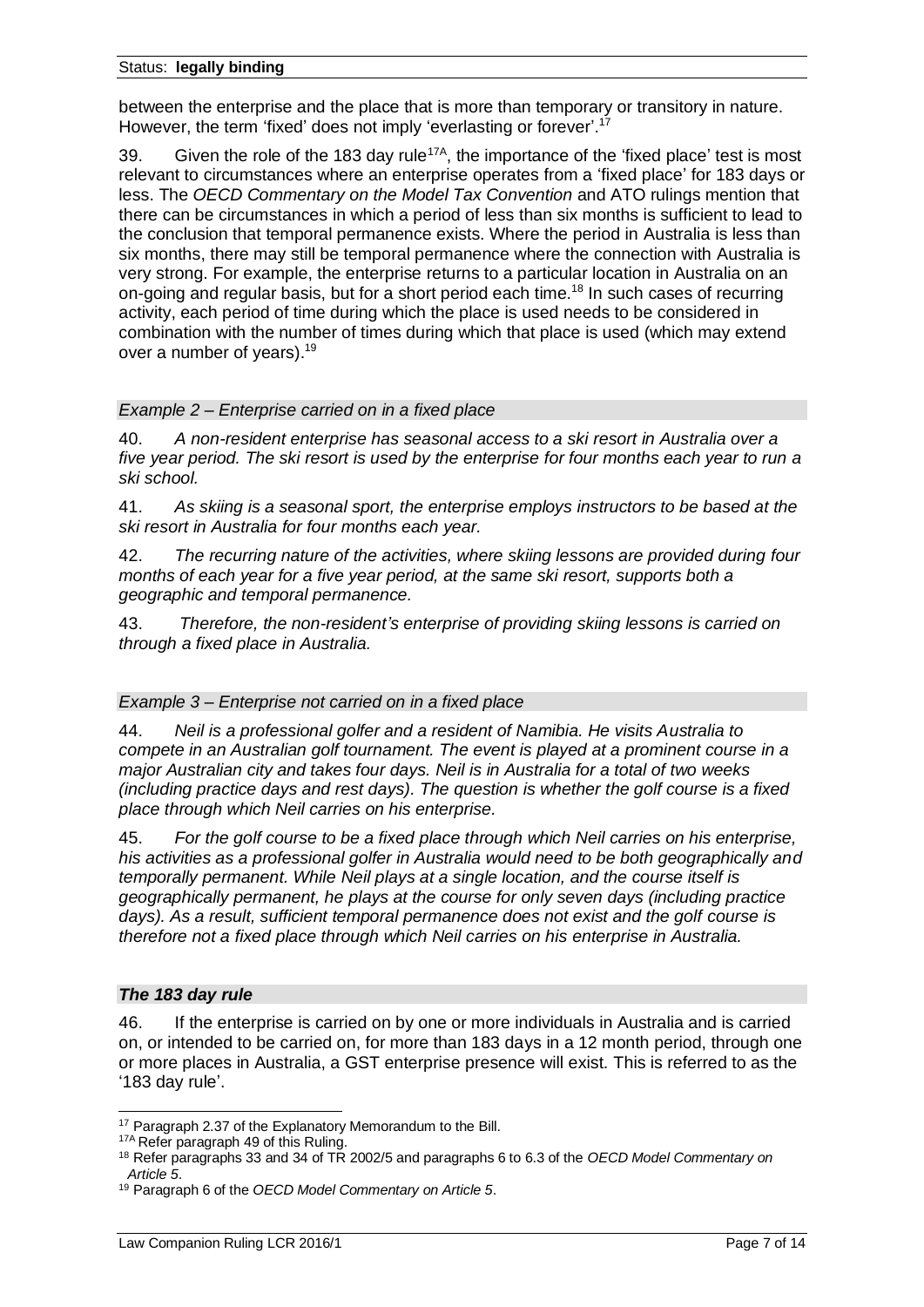- 47. The 183 day rule can be satisfied in either of the following two ways:
	- by an entity actually carrying on an enterprise for more than 183 days in Australia, or
	- by an entity intending to carry on an enterprise for more than 183 days in Australia.

### *When is an enterprise carried on for more than 183 days in a 12 month period?*

48. One of the requirements for a GST enterprise presence is that the enterprise has been carried on through one or more places for more than 183 days in a 12 month period.<sup>20</sup> The 'places' can be either fixed or temporary in nature. Therefore, time spent by one or more individuals specified in subsection 9-27(3) carrying on an enterprise in any place in Australia contributes to meeting the 183 day rule.<sup>21</sup> If more than one place in Australia has been used on the same date, then only one day is counted towards the total number of days.

49. Further, it is not necessary for the 183 days in Australia to be consecutive. That is, the '183 days in a 12 month period' requirement can be met by:

- an enterprise being carried on in one or more places continuously for more than 183 days in total during a 12 month period, or
- an enterprise being carried on through one or more places continuously or intermittently for more than 183 days during a 12 month period.<sup>22</sup>

50. An enterprise is considered to be carried on in one or more places in Australia if the relevant individuals carrying on the enterprise are set up and operating in line with their normal day to day enterprise arrangements. This means that any temporary absences of the individuals from the place or places where the enterprise operates (for example, weekends or non-standard business days) do not mean that the enterprise is not being carried on at one or more places during those times. Whether the enterprise is set up and operating in line with its normal arrangements could be indicated by factors including (but not limited to):

- typical business practices in the relevant industry, and
- operations being consistent with those envisaged in employment contracts.

### *Example 4 – Actual days enterprise carried on exceeds 183 days*

51. *Digital Co is a US resident entity, and a non-resident of Australia. It supplies software and training to its Australian clients, which are all Australian residents. Sandi works for Digital Co and is based in the USA, but travels regularly to Australia to fulfil the contracts between Digital Co and its clients.*

52. *Sandi works in blocks of one calendar month in Australia. Sometimes she chooses to spend additional time in Australia outside those blocks. The time she spends in Australia outside those blocks of work do not count toward the 183 day rule.*

53. *By contrast, when Sandi is temporarily away from work during the month-long block – on weekends, or if she takes a sick day – these days count toward the 183 day rule.*

54. *One weekend during a block of training in Sydney, Sandi flies to New Zealand for the weekend. Sandi's absence from Australia does not prevent the month long block from counting toward the 183 day rule in full. This is because Digital Co is considered to be* 

 $20$  Subparagraph 9-27(1)(b)(ii).

<sup>21</sup> Paragraph 2.43 of the Explanatory Memorandum to the Bill.

<sup>&</sup>lt;sup>22</sup> Paragraph 2.40 of the Explanatory Memorandum to the Bill.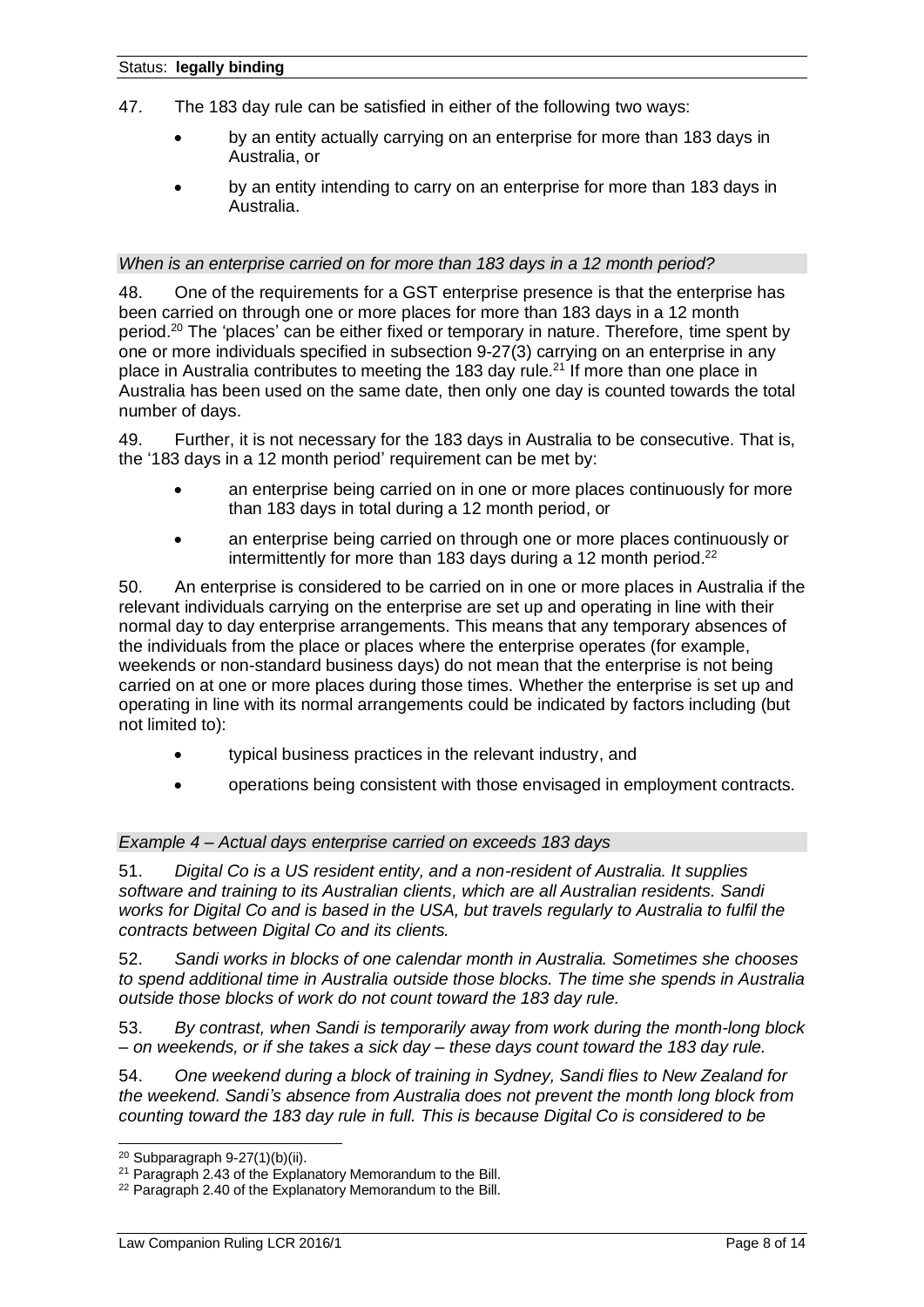*carrying on its enterprise in Australia during the month long period, including Sandi's weekend away. The same result would apply if instead of going to New Zealand, Sandi enjoyed a weekend away in the Hunter Valley wine region in Australia.*

55. *After spending January, March, April, June, July and September delivering training, Sandi returns to the US. These months add up to 183 days in total. At that stage, Digital Co does not think they will need to provide their Australian clients with any more training for the foreseeable future. However, one of Digital Co's clients requests Sandi to return for a further two weeks in November to provide training to some new employees.*

56. *During Sandi's two-week block in November, the enterprise had been carried on in Australia for more than 183 days during a 12 month period. Sandi's services from days 184 to 198 were an enterprise carried on in Australia.*

*When is an enterprise intended to be carried on for more than 183 days in a 12 month period?*

57. An entity may have a GST enterprise presence if it intends to carry on the enterprise in Australia for more than 183 days in a 12 month period. If this is met, then that enterprise of an entity is carried on in Australia.<sup>23</sup>

58. The objective facts and circumstances will determine whether an entity intends to carry on an enterprise in Australia for more than 183 days in a 12 month period.

59. Factors that may be indicative of an intention to carry on an enterprise in Australia for more than 183 days in a 12 month period include (but would not be limited to) a non-resident entity:

- entering into a lease agreement over premises in Australia for more than six months
- hiring Australian-based employees on contracts for more than six months (including permanent engagements), and
- agreeing with existing employees to relocate to Australia for more than six months.

60. Similarly to the first part of the 183 day test, the 'places' relevant to the 183 day test based on intention can be either fixed or temporary in nature, and any day where a place in Australia is intended to be used for the enterprise contributes to meeting the 183 day rule. Each day is counted only once – regardless of how many places the enterprise may be using on that day.

61. Also similarly to the first part of the 183 day test, the relevant days in the 12 month period are counted cumulatively, and need not be consecutive. That is, the '183 days in a 12 month period' requirement can be met by an entity's intending to carry on an enterprise:

- in a single place continuously or intermittently for a cumulative total of more than 183 days during a 12 month period, or
- in different places continuously or intermittently for a cumulative total of more than 183 days during a 12 month period.

62. Again, similarly to the first part of the 183 day rule, planned temporary absences of the relevant individuals do not affect the entity's intention to carry on its enterprise at one or more places during those times.

 $23$  Refer subparagraph 9-27(1)(b)(iii).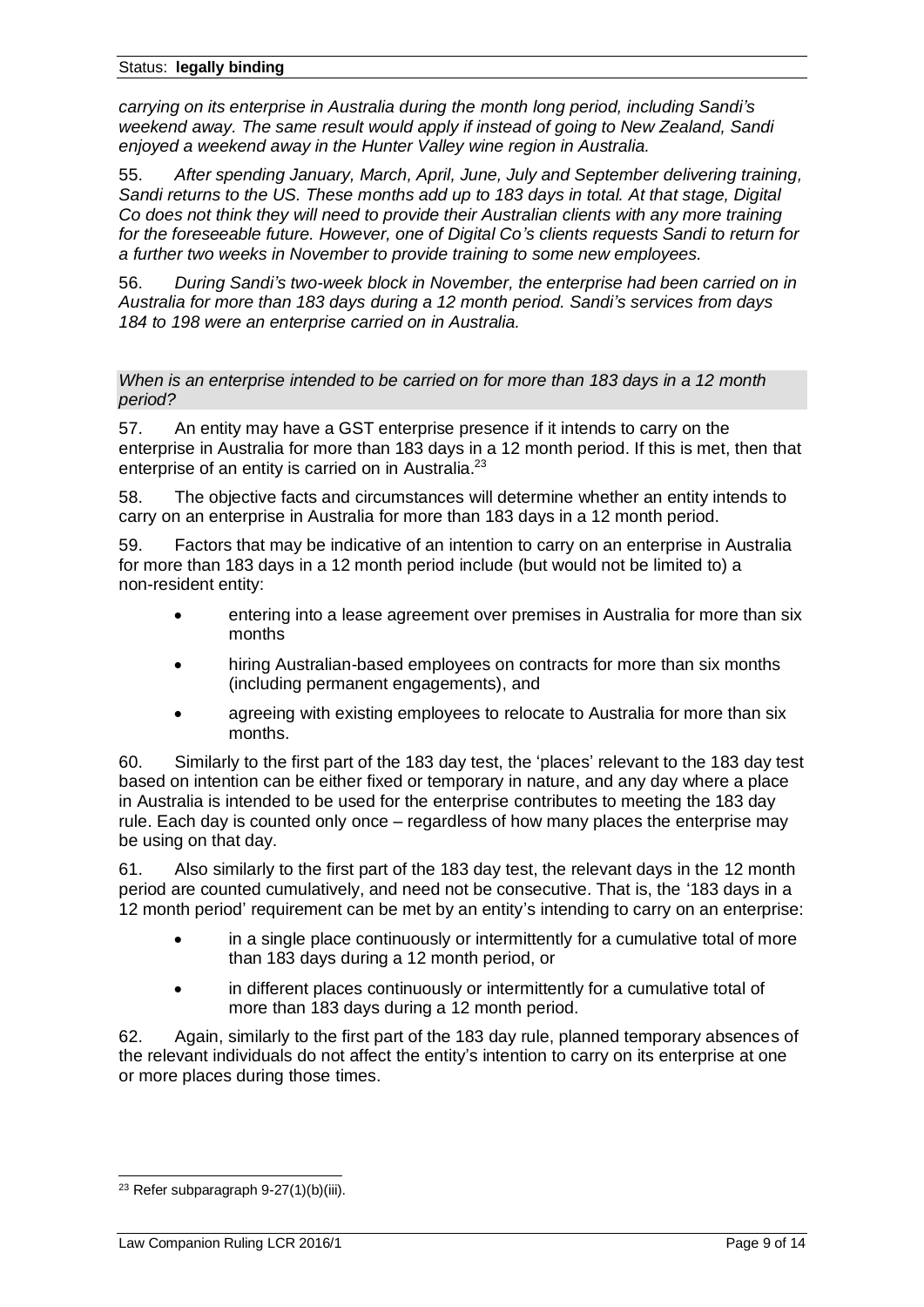*Example 5 – Intended days that enterprise to be carried on exceeds 183 days*

63. *Jo Co is a computer service provider and a resident of Japan. It successfully tenders to train the employees of Smith Corp, a company resident in Australia, in a new computer system. To undertake the training, Jo Co enters into agreements with four of its employees for them to relocate to Australia for seven months. Smith Corp provides Jo Co's employees with a room in one of its Sydney offices for that time.*

64. *Jo Co determines that it satisfies the 'intention' limb of the 183 day test. Therefore, Jo Co carries on its enterprise in Australia for the entire time that its employees are in Sydney.*

*Example 6 – Change in intention about whether enterprise to be carried on for more than 183 days*

65. *Following on from Example 5, assume that two months after its employees arrive in Australia, Jo Co renegotiated its relocation agreements with those employees so that the employees would leave Australia after five months, instead of seven. In these circumstances the 183 day rule would apply to Jo Co for the first two months, during which it was intended that its employees would carry on an enterprise for more than 183 days. The rule would not apply to the final three months after Jo Co's intention changed.*

66. *If the relocation agreements had always stated that the employees would be based at the office of Smith Co for five months, and would not be present in Australia after that period, the 183 day rule would not apply for any part of the period. In this situation, assuming there is no fixed place, no supplies will be connected with the indirect tax zone under paragraph 9-25(5)(b).*

67. *Alternatively, if Jo Co's relocation agreements had originally intended that its employees would be based at the office of Smith Co for five months, but during that period the agreements were renegotiated for the employees to extend their stay to more than 183 days, the 183 day rule would apply from the time the agreements were renegotiated.*

68. *In circumstances where Jo Co does not satisfy the 183 day rule then Jo Co must still consider if the fixed place rules may apply.*

*Example 7 – Intention to carry on an enterprise for more than 183 days in more than one place*

69. *Heathcliffe Enterprises is a UK company that produces worldwide musicals about pets and their owners. For their Australian musical enterprise, Heathcliffe Enterprises will base some of its employees in offices in Sydney on 16 September 2017 (two months before the first musical is scheduled in Melbourne) to commence promotional activities for the musical. The musical itself would tour each of the capital cities in Australia over six months, giving a total period of eight months for the musical enterprise. Before the first musical is due to commence in Melbourne, the employees conducting the promotional activities from Sydney will return to the UK, as they will have completed their role. However, before they depart, performers and other tour personnel will arrive in Melbourne to prepare for the first musical performance.*

70. *Under the schedule for the musical tour the performers will travel to the next city after the last performance in one city and commence rehearsals for the scheduled performances in the next city. These rehearsal periods are included in the eight month total duration of the tour.*

71. *Heathcliffe Enterprises intends, based on the Australian musical tour schedule, to carry on an enterprise in Australia for a total of eight months. It does not matter that the employees responsible for the promotional activities and performances are different people, nor that the employees spend time between performances travelling between cities and rehearsing.*

72. *The performance and rehearsal venues, and the offices in Sydney, are all 'places' in Australia intended to be used by one or more individuals in carrying on the enterprise.*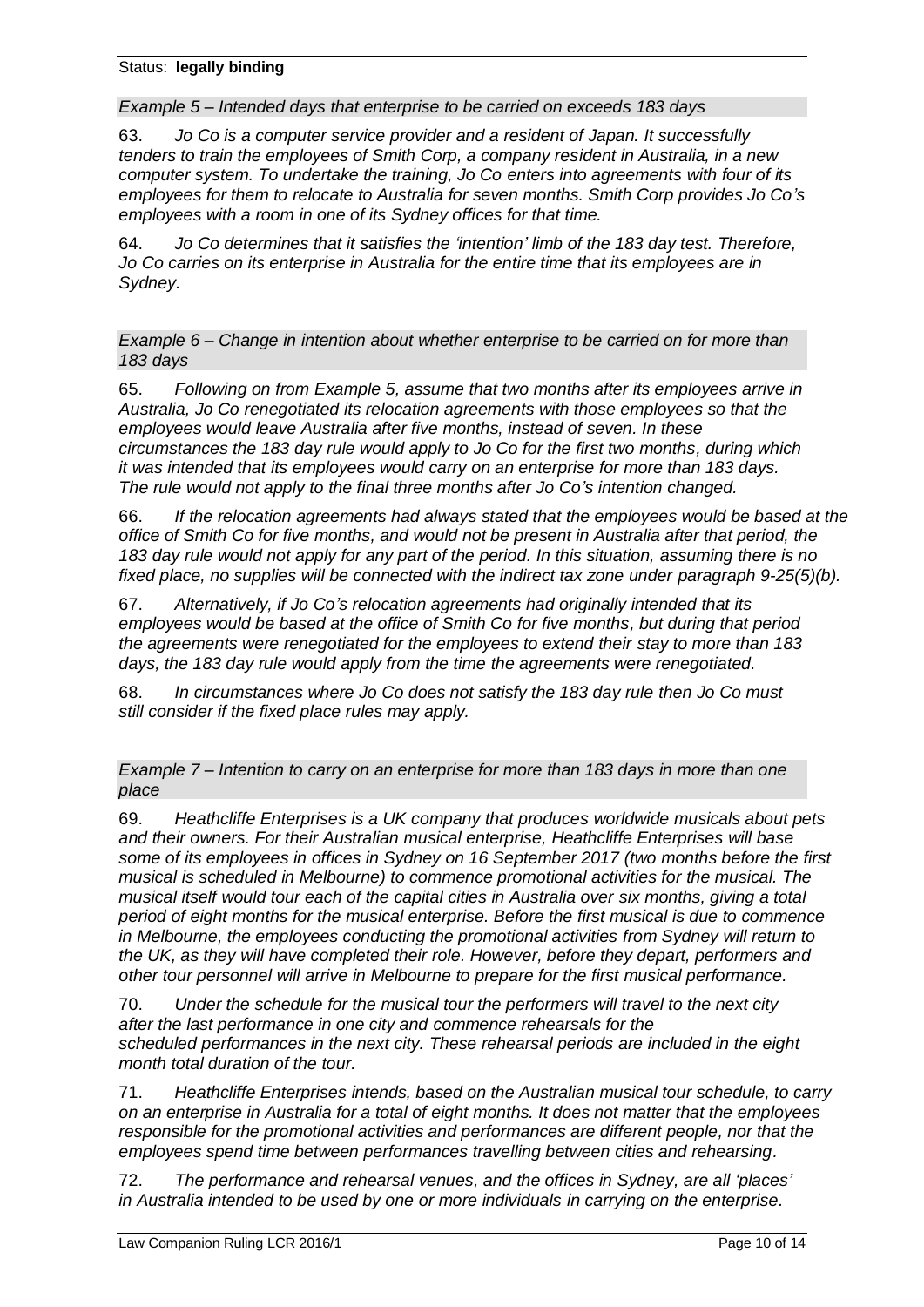*Although the venues are all different places, all the days they are used contribute to meeting the total of more than 183 days in a 12 month period, even though the musical tour enterprise occurs in different places on a continuous or intermittent basis. That is, any day where multiple places are used is only counted once in contributing to the 183 days.*

73. *Therefore, Heathcliffe Enterprises' musical tour enterprise is carried on in Australia from the time they commence their promotional activities on 16 September 2017.*

## **Consequences of carrying on an enterprise in Australia**

## *GST registration*

74. The Amending Act has not altered the threshold amount in the GST Act that requires an entity to register. That is, a supplier is required to register if its annualised GST turnover equals, or exceeds, A\$75,000 or A\$150,000 for non-profit bodies.<sup>24</sup>

75. A supplier that makes supplies through an enterprise that satisfies section 9-27 must count the value of all those supplies to determine whether they meet the GST turnover threshold (including GST-free supplies and supplies made to other registered entities).

76. If a supplier makes supplies through an enterprise that does not satisfy section 9-27, those supplies form part of the GST turnover calculation only if they are connected with Australia under another rule, and are not GST-free.

### *Example 8 – GST registration*

77. *Levy Ltd, a non-resident entity with two employees, began supplying advertising services through a fixed place in Australia on 1 January 2019. Levy Ltd intends to continue operating in Australia until the end of September 2019.*

78. *From 1 January 2019, Levy Ltd's supplies will be connected with Australia, as Levy Ltd is making the supplies through the enterprise it carries on in Australia.*

79. *To determine whether it is required to register, Levy Ltd applies the projected GST turnover test in Division 188. Levy Ltd must count the value of all supplies it has made or is likely to make in the period from 1 January 2019 to 31 December 2019.*

80. *Because Levy Ltd intends to cease operations at the end of September 2019, Levy Ltd only counts the supplies it is likely to make until the end of that month. Levy Ltd determines that its turnover is likely to reach A\$90,000 by the end of September 2019, and therefore that it is required to register for GST, and charge GST on its supplies to both registered and unregistered recipients in Australia.*

### *Example 9 – GST turnover calculation for entities with no GST enterprise presence*

81. *Lockley Ltd, a non-resident entity, does not carry on an enterprise in Australia because it does not satisfy section 9-27. Lockley Ltd supplies advertising services to both registered and unregistered enterprises resident in Australia.*

82. *Lockley Ltd's supplies to registered enterprises are not connected with Australia regardless of whether they are performed in Australia or performed remotely.*<sup>25</sup> *In contrast, Lockley Ltd's supplies to unregistered enterprises are connected with Australia.*<sup>26</sup>

83. *In calculating whether it is required to register for GST, Lockley Ltd counts only the value of the supplies made to unregistered enterprises toward the turnover threshold. As a* 

<sup>24</sup> Refer section 23-15.

 $25$  Item 1, subsection 9-26(1).

<sup>&</sup>lt;sup>26</sup> These supplies are connected with Australia under paragraph 9-25(5)(d) for the purposes of working out net amounts for tax periods starting on or after 1 July 2017.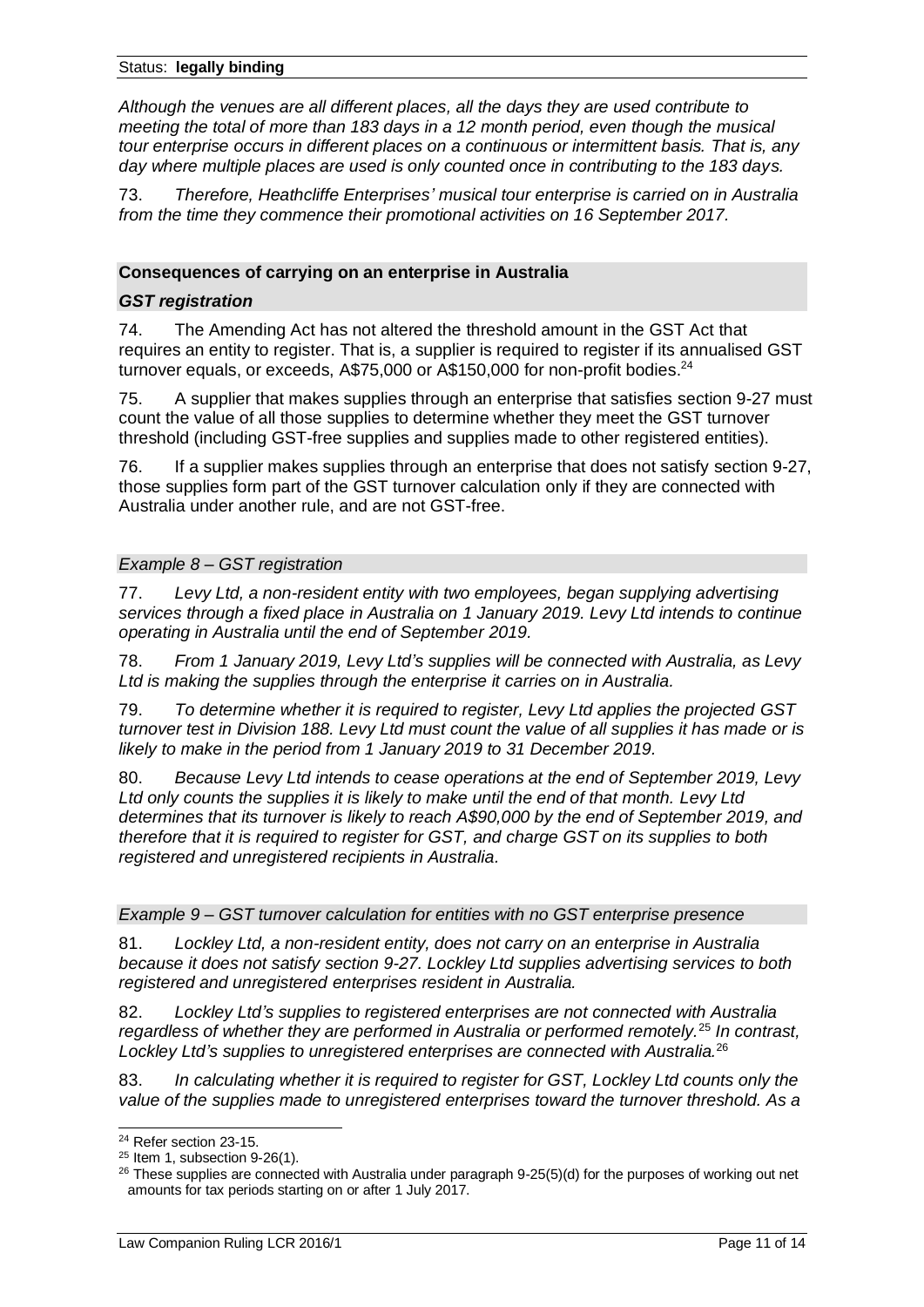*result Lockley Ltd needs to monitor supplies made to unregistered resident enterprises to determine if they are required to register.*

#### **Supplies not connected with Australia**

84. As a result of the amendments made by Schedule 2 of the Amending Act, certain cross-border business-to-business supplies will no longer be connected with Australia, despite being done (that is, performed) in Australia.

85. Some of the amendments in Schedule 2 apply to supplies of intangibles – that is, things other than goods or real property. Supplies of intangibles done in Australia are no longer connected with Australia if they are:

- supplied by a non-resident other than through an enterprise they carry on in Australia, and
- supplied to either:
	- a non-resident that acquires the intangible for the purpose of an enterprise they carry on outside Australia, or
	- an 'Australian based business recipient'.
- 86. To be an 'Australian based business recipient', the following requirements apply:
	- the entity must be registered
	- an enterprise of the entity must be carried on in Australia, and
	- the entity's acquisition of the thing supplied or provided must not solely be of a private or domestic nature.

87. Supplies that are not connected with Australia are generally not taxable supplies, and therefore recipients would not be entitled to an input tax credit. However, where an Australian-based business recipient must reverse charge the GST on the supply, the supply is a taxable supply and the recipient would be entitled to an input tax credit to the extent the acquisition is for a creditable purpose.<sup>27</sup>

### *Agreements with resident agents*

88. The resident agent rules make an Australian agent liable for the GST on supplies that are made through them by their non-resident principal. However, the GST liability on a supply made by a non-resident supplier through an enterprise they carry on in Australia is not payable by the resident agent.

89. Prior to the Amending Act, any GST on taxable supplies supplied by a non-resident through a resident agent is payable by the resident agent, regardless of whether the non-resident was carrying on an enterprise in Australia.

90. As discussed at paragraph 28 of this Ruling, an enterprise can be carried on in Australia if the enterprise is carried on by a dependent agent who habitually concludes contracts on behalf of their principal, and to employees of those dependent agents. These agents (if an individual), or their employees must be located in Australia.

91. Non-resident suppliers who make supplies through resident agents will need to consider whether their supplies are made through an enterprise they carry on in Australia according to the test in section 9-27.<sup>28</sup>

<sup>&</sup>lt;sup>27</sup> The compulsory reverse charge rules are contained in Division 84.

<sup>28</sup> Refer to subsection 57-5(3).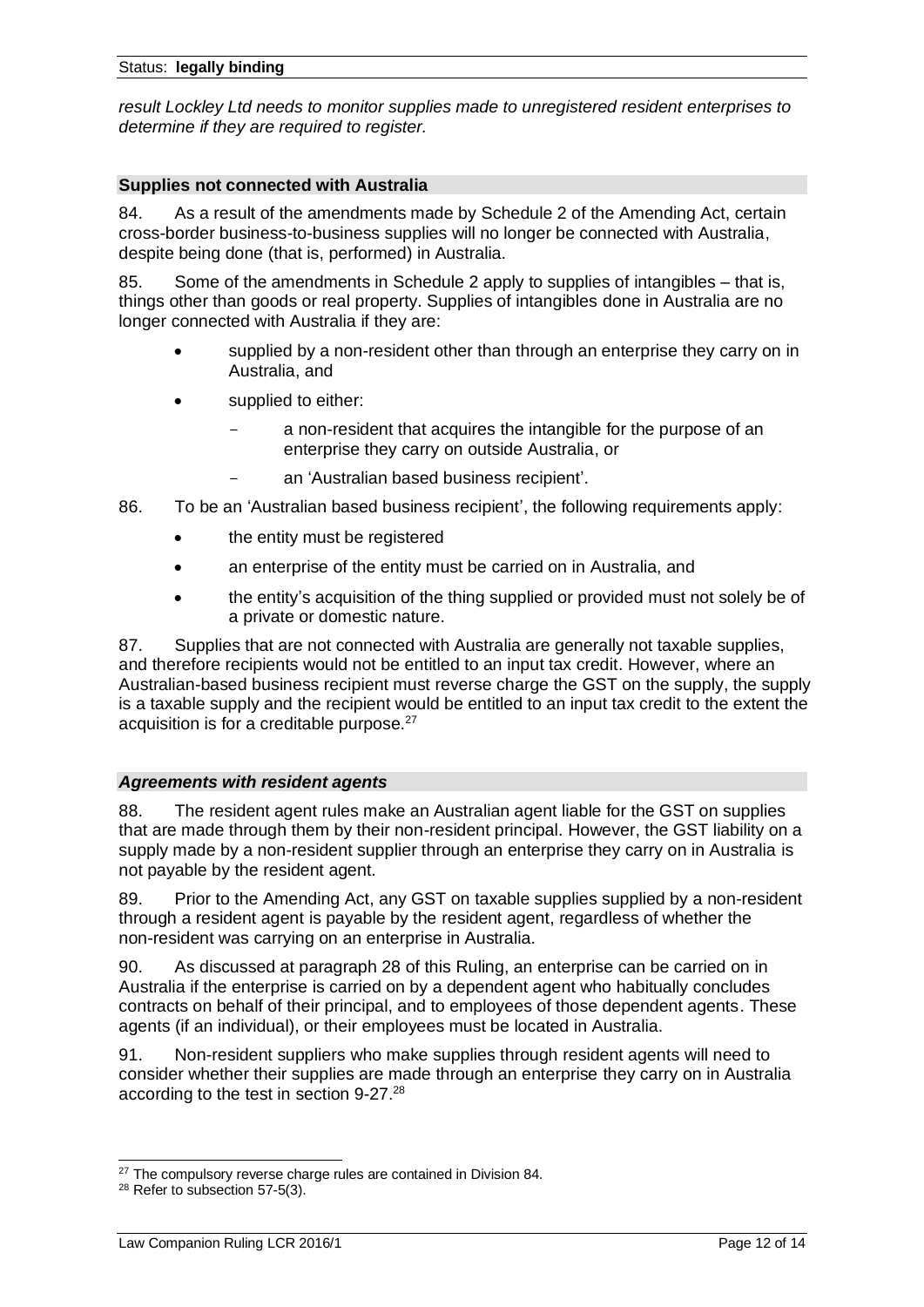*Example 10 – GST liabilities and supplies through resident agents*

92. *Flora Ltd, a non-resident entity which supplies training services, had a GST enterprise presence under the former test which operated prior to section 9-27.*

93. *Gerber Ltd acts as Flora Ltd's agent and habitually concludes contracts on Flora Ltd's behalf, doing so exclusively for Flora Ltd. As a result, Flora Ltd makes its supplies of training services through Gerber Ltd and therefore under the test in section 9-27, Flora Ltd still has a GST enterprise presence in Australia.*

94. *Until now, Gerber Ltd has been liable for the GST liabilities on the supplies Flora Ltd makes through it, under Division 57.*

95. *However, from the date from which the Bill applies, Flora Ltd will be responsible for its own GST liabilities.*

#### *Voluntary reverse charge arrangements*

96. Under Division 83 a non-resident supplier and registered recipient can agree to reverse charge the GST payable on a taxable supply of goods or real property.<sup>29</sup>

97. One of the exceptions to that Division is impacted by the new test under section 9-27. A non-resident who makes the supply through a GST enterprise presence cannot enter into a voluntary reverse charge agreement.

98. Under new section 9-27 there can be more circumstances in which a reverse charge agreement can be entered into for supplies of goods or real property.

#### *Example 11 – Voluntary reverse charge arrangements*

99. *Butcher Ltd, a non-resident entity, satisfied the former test for carrying on an enterprise because it was engaged in a construction project in Western Australia in 2012. It commences a second construction project in 2018. The second construction project did not constitute a fixed place, as it lasted for 183 days or less, and at all times was intended to last for 183 days or less. Therefore, under the test in section 9–27, Butcher Ltd is not carrying on an enterprise in Australia.*

100. *Butcher Ltd supplies Timber Ltd, a registered entity, with construction materials for both the 2012 and 2018 projects. Unlike the 2012 project, because Butcher Ltd does not carry on an enterprise in Australia in relation to the 2018 project, Butcher Ltd can now enter into an agreement with Timber Ltd for Timber Ltd to reverse charge the GST on the supply it acquired from Butcher Ltd.*

#### **Commissioner of Taxation** 26 May 2016

<sup>&</sup>lt;sup>29</sup> Because of subsection 9-26(1), certain supplies by non-residents of things other than goods or real property will become not connected with Australia. These supplies may be reverse charged under the compulsory reverse charge rules in Division 84, or become non-taxable supplies where they are solely for a creditable purpose. In either cases, they will not be relevant for Division 83.